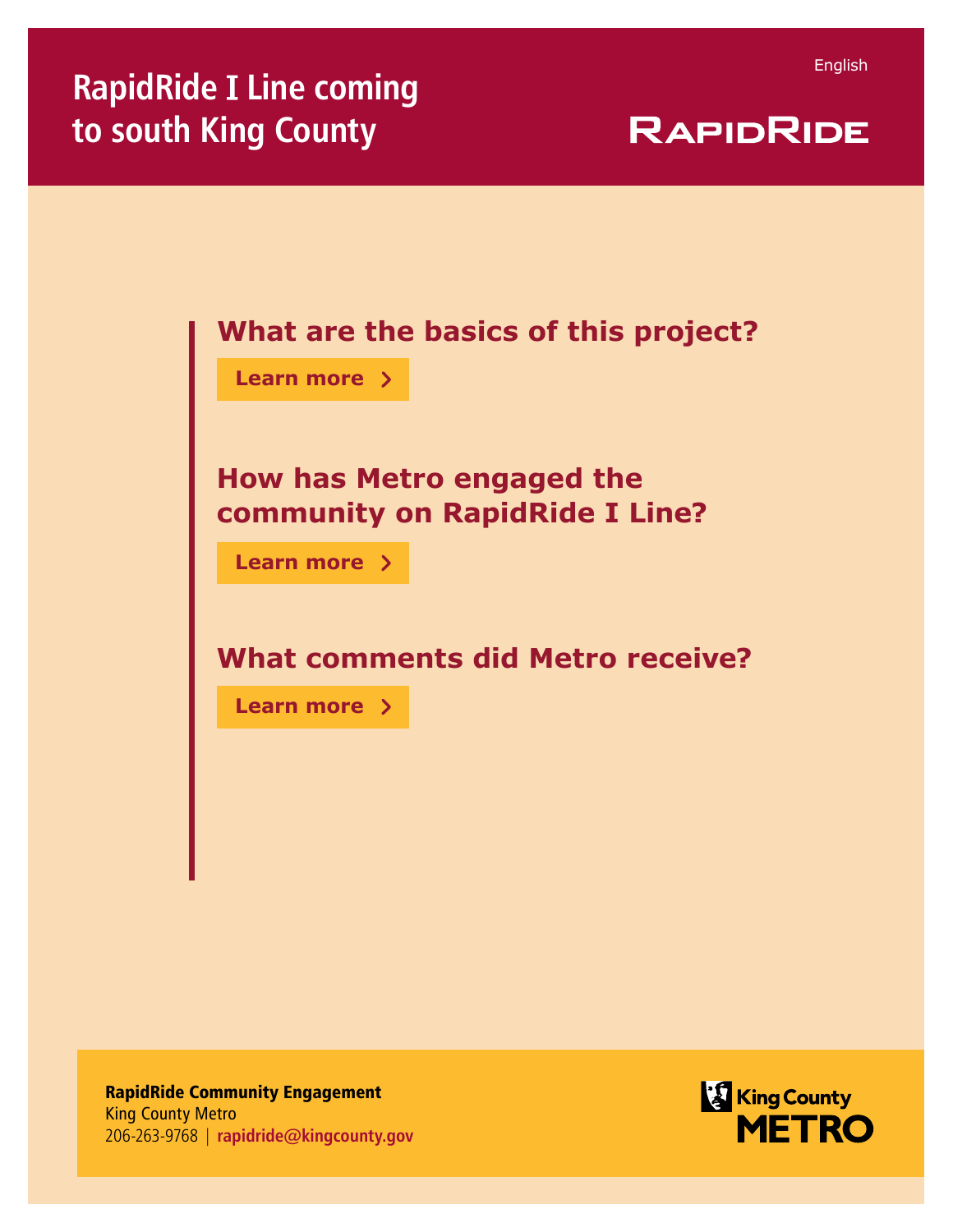# <span id="page-1-0"></span>**What are the basics of this project?**

# **RapidRide Line coming to south King County**

# **RAPIDRIDE**





King County Metro is bringing RapidRide to south King County. RapidRide I line will provide fast, frequent, and more reliable bus service to people in Renton, Kent, Auburn, and the surrounding areas. RapidRide Line will upgrade the current Route 160, formerly Route 169 and 180, between Auburn Station and Renton. Metro currently operates six RapidRide lines across the county that are more reliable and get you where you need to go, when you need to get there.

### Building on prior engagement

Metro's design of RapidRide Line builds on previous investment and engagement with south King County communities. Metro heard the following key themes that are shaping project design and engagement strategies:

- Add more frequent, and reliable bus service throughout the day, into the evening, and on weekends
- $\blacksquare$  Provide a range of transit options, including RapidRide, and flexible services that meet the needs of the community
- Serve community amenities and services, such as shopping centers, transit centers, medical centers, schools, and residential areas
- **Provide station locations that are accessible** and easy to reach
- **Offer more transit connections and** better access to stations
- Continue to lead with equity and meet the needs of communities who have been historically underserved.

#### We want to hear from you!

Visit our online open house at RapidRide line.com to learn more about:



- Roadway changes to make the bus faster and more reliable
- New sidewalks, pathways, and other projects to make it safer and easier to get to the bus.
- Station design features, including lighting,  $\blacksquare$ seating, weather protection, and more.

For more information, contact: rapidride@kingcounty.gov

#### Here are some ways you can get involved:



**Contact Metro.** Call or email RapidRide Community Engagement at 206-263-9768 or rapidride@kingcounty.gov.



Sign up for project updates. Sign up to receive regular project updates at **kingcounty.gov/metro/iline**.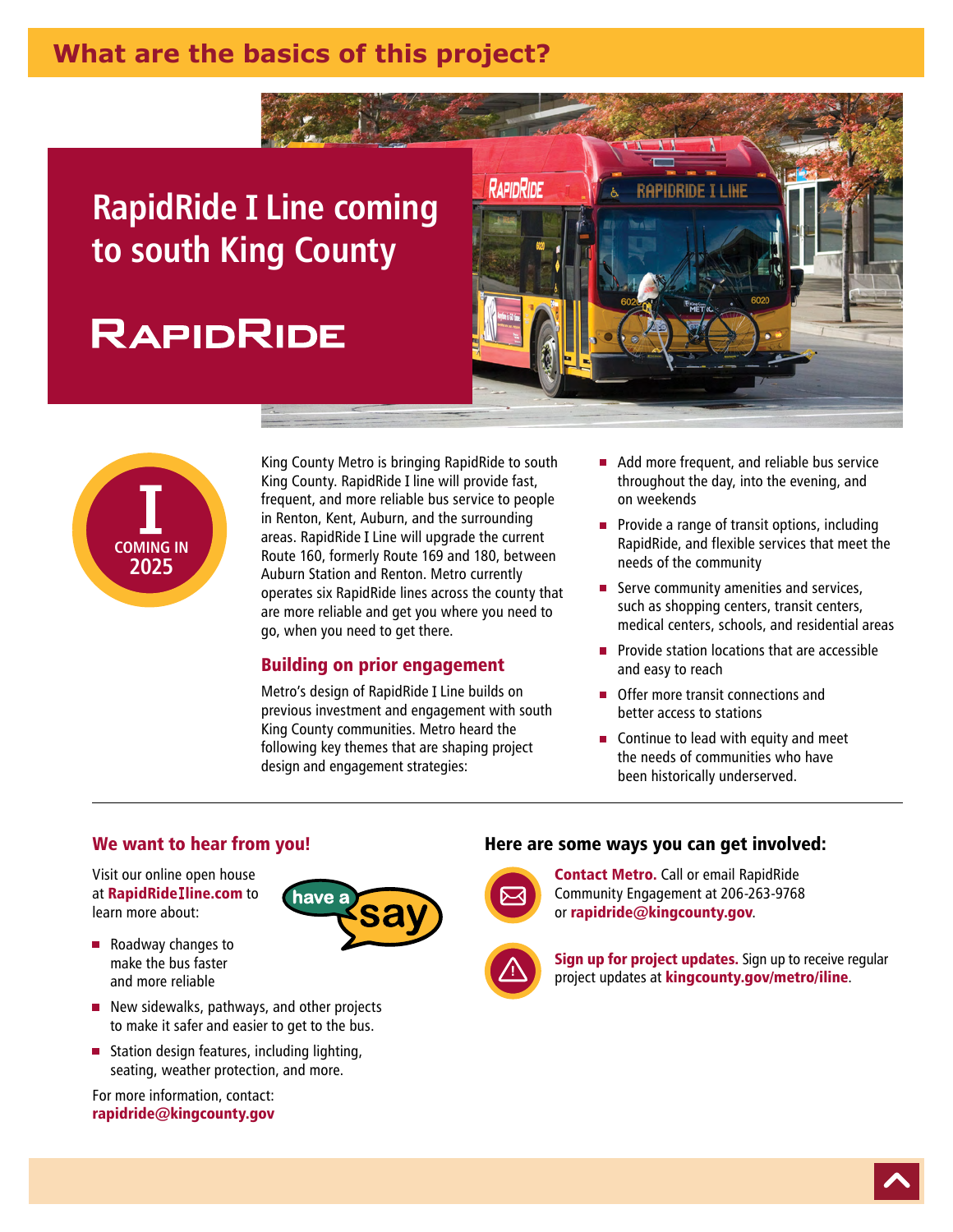# **What are the basics of this project?**



#### RapidRide Community Engagement King County Metro 206-263-9768 | **rapidride@kingcounty.gov**

#### Why upgrade to RapidRide?



**To serve our many riders:** Route 160, previously routes 169 and 180, is one of the busiest Metro routes in south King County, carrying nearly 8,000 riders each weekday.



#### **To improve transit connections:**

RapidRide Line will connect riders to the RapidRide F Line, Sound Transit's buses, the Sounder train, and local bus service.

#### **To enhance the customer experience:**  RapidRide is designed to be consistently

fast, reliable, and frequent. Buses with three doors mean fast loading and unloading for all passengers, including those with mobility challenges.

#### What benefits can I expect?



**Reliable service:** RapidRide buses will be more frequent and stay on time more often, with added service at night and on weekends.



**Bus stop upgrades:** Most RapidRide stations will include better lighting, signs with realtime arrival information, and more seating.



**Better access:** Metro is working with local cities to improve sidewalks, street crossings, and other pathways to bus stations to ensure a safe and convenient experience.

#### Project timeline

Spring – Summer 2019: Metro engaged the community and partners to help draft design concepts and inform station locations, service changes, and projects to improve access to the bus.

Fall 2019 – Fall 2020: Metro used community feedback to inform and revise preliminary designs. In September 2020, bus routes 169 and 180 combined to create Route 160.

Winter 2020 - Spring 2021: Conduct field work and collaborate with property owners and businesses along the route. Gather feedback on final design concepts.

2024: Construction begins.

2025: RapidRide I Line service begins.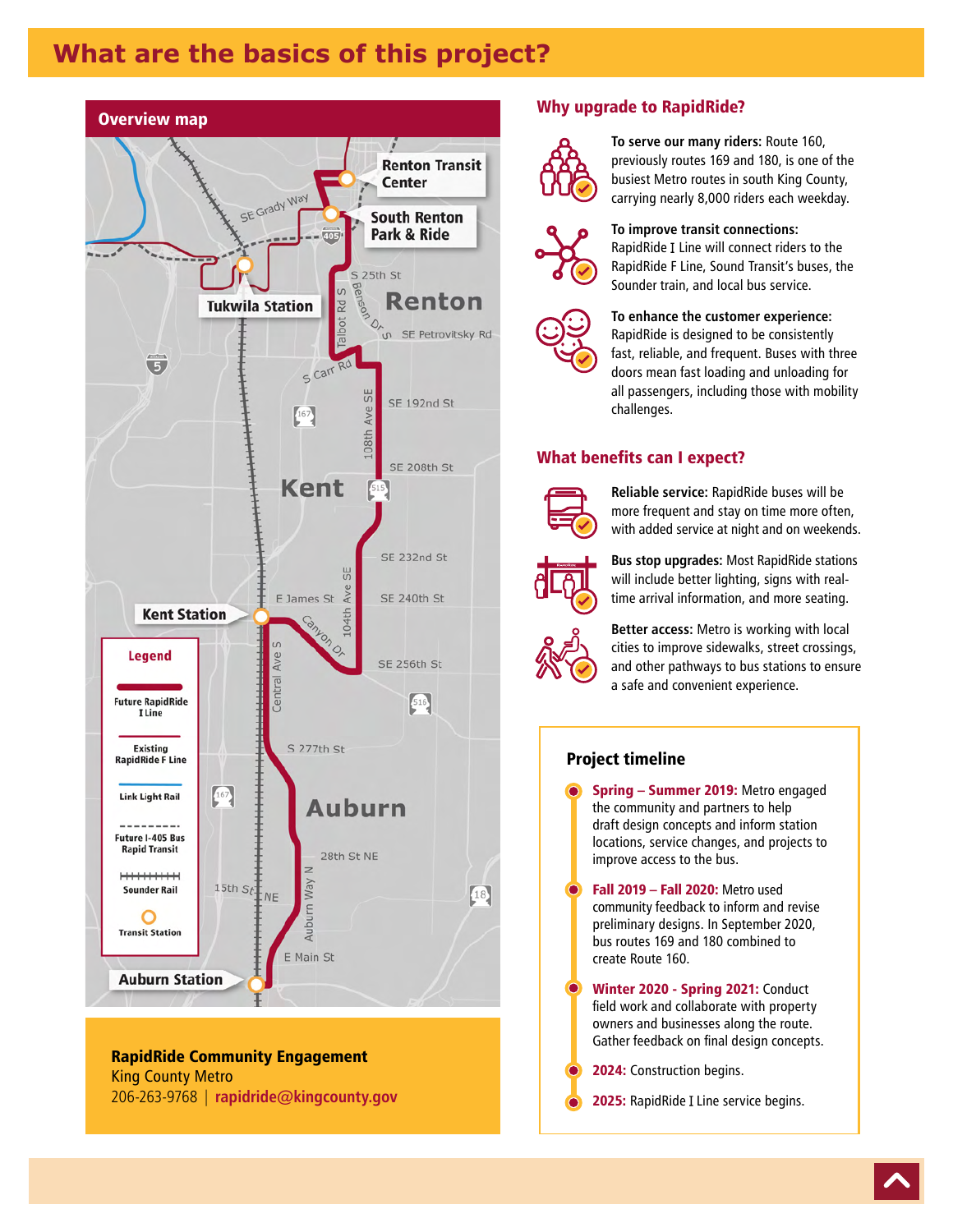#### <span id="page-3-0"></span>**How has Metro engaged the community on RapidRide I Line?** English

# **RapidRide I Line Community Engagement Summary**

**Final design: 60 percent: March 2021–February 2022 Last updated: March 31, 2022**

# **Executive Summary**

### **Background**

King County Metro is working to connect Renton, Kent, Auburn, and the surrounding areas with high-quality, frequent, and reliable bus service. RapidRide I Line will upgrade the current Route 160, which runs between Renton and Auburn, passing through Kent. Throughout the COVID-19 pandemic, Route 160 continues to be a top ridership route. Metro is working to improve King County transit access and reliability from a systemwide perspective; the RapidRide I Line is one element of a larger approach to improve bus access in south King County.

# **Inclusive community engagement approach**

Just as community engagement shaped early planning, Metro is working to listen and gather input from community members during the final design process. At the 60 percent completion milestone in November 2021, Metro launched an online open house website in simplified Chinese, English, Russian, Spanish, and Vietnamese to report how they incorporated public input from previous project phases into design plans, share refined station locations and gather feedback on station features. Metro continued to engage with property owners, community-based organizations, and businesses to introduce the project and encourage participation, including having interpreters or multi-lingual staff to engage them as needed. Metro communicated anticipated benefits RapidRide I Line will bring to the community.

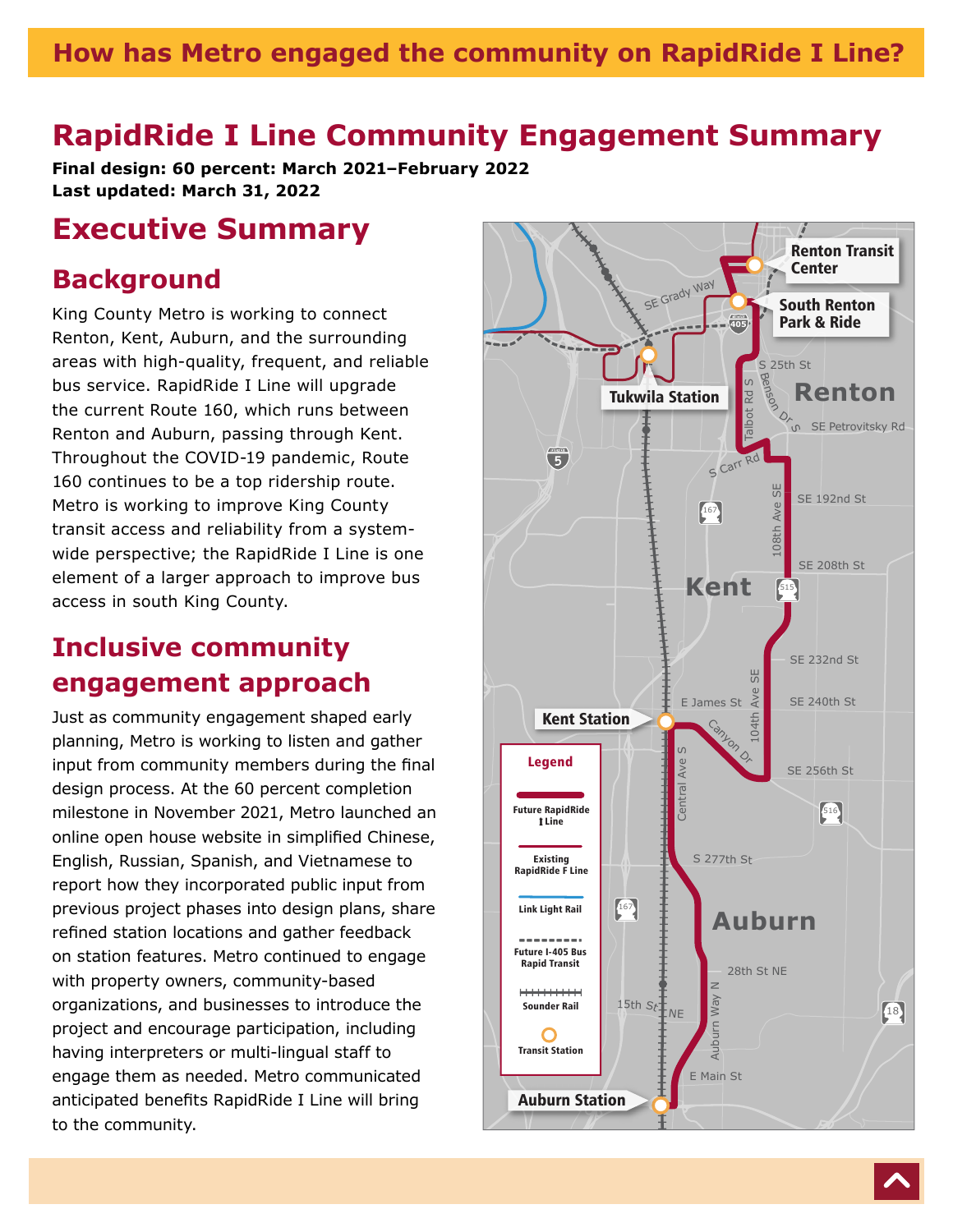# **Inclusive community engagement approach (continued)**



**Culturally relevant media advertising in five languages\***



**Multilingual online open house in five languages\***



**Community partner engagement**



**Social media outreach**



**Flyers posted in local businesses**

*\*Simplified Chinese, English, Russian, Spanish, and Vietnamese*

|                                                                                                                                                                                                                                                              | facebook / Instagram | <b>Lwitter</b> |
|--------------------------------------------------------------------------------------------------------------------------------------------------------------------------------------------------------------------------------------------------------------|----------------------|----------------|
| <b>Impressions -</b> The number of times the posts were on a screen.                                                                                                                                                                                         | 42,006               | 11,461         |
| <b>Engagement -</b> The number of times people engaged with the<br>post through reactions, comments, shares, views and clicks.                                                                                                                               | 1,103                | 161            |
| <b>Reach</b> – The number of people who saw the post at least once.<br>(Reach is different from impressions, which may include multiple<br>views of the posts by the same people. Facebook/Instagram<br>estimates this metric; Twitter does not provide it.) | 28,175               | N/A            |
| <b>Link clicks –</b> The number of times a link is clicked and redirected.                                                                                                                                                                                   | 734                  | 45             |

Throughout the RapidRide I Line 60 percent final design engagement process, Metro mailed postcards to 48,026 addresses and reached out to 75 businesses and 38 community-based organizations along the RapidRide I Line route. Metro worked with community-based organizations and businesses to share information about the RapidRide I Line online open house, and project updates at the 60 percent design phase. Between January 28 and February 20, Metro posted multiple times on social media, including Facebook/Instagram and Twitter, about the opportunity to weigh in on the project through the online open house.

Social media metrics indicate that Twitter posts had 161 engagements, while Facebook posts had over 1,000 engagements. Metro purchased space in three Chinese print publications and two Vietnamese print publications. Metro placed advertisements in English to three online publications, two Spanish online publications, two traditional Chinese online publications, and one Vietnamese online publication.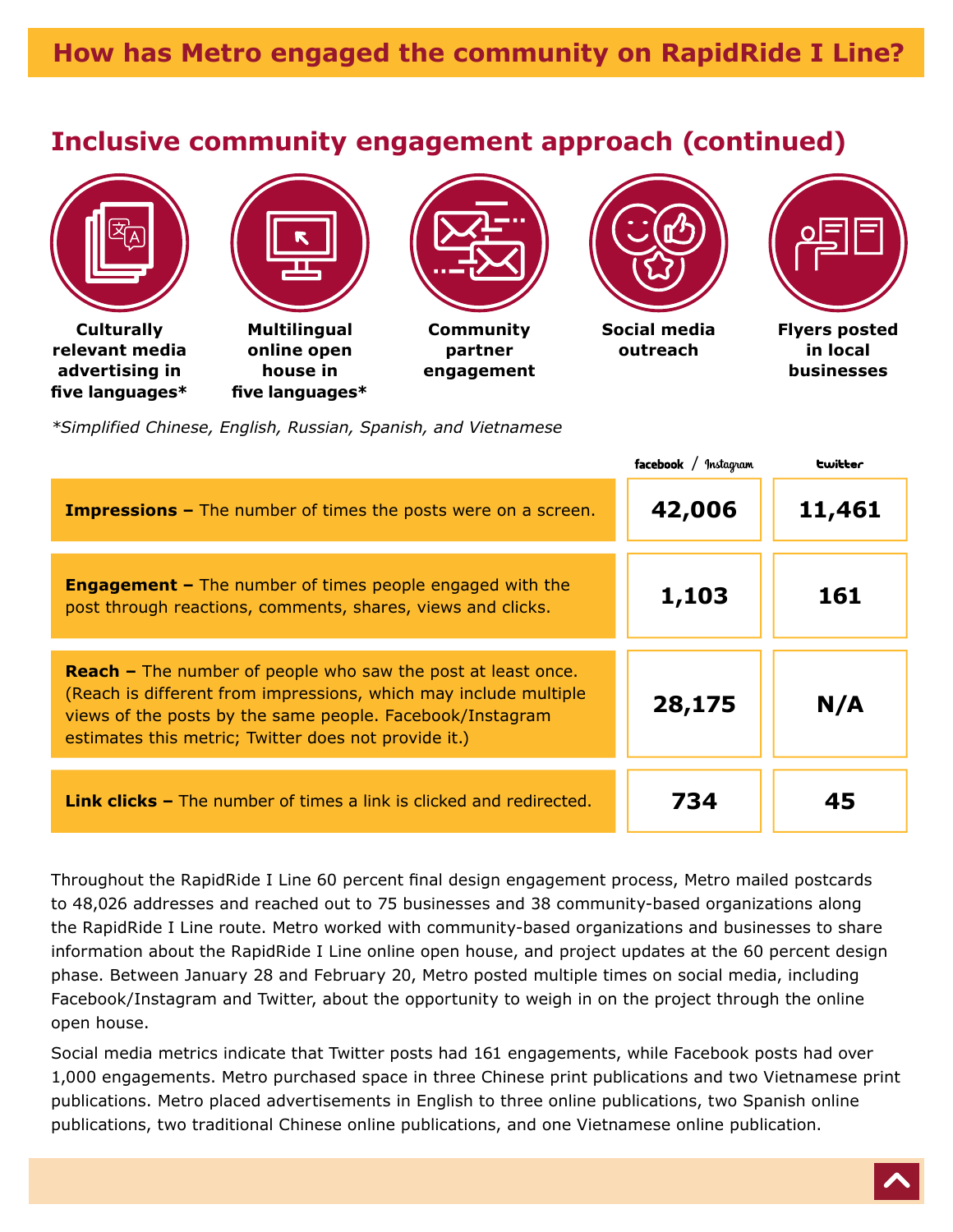### **Community feedback overview**



Community members shared feedback with Metro in several ways during the 60 percent final design phase, including comments on the online open house, through emails, in one-on-one conversations, and on social media.

Most community members shared comments related to station locations, safety at stations and on the bus, station features, Metro operations and service, bike infrastructure, access to bus stations, and transit accessibility. Throughout final design, community members asked Metro to prioritize safety and accessibility of RapidRide I Line bus stations and service.

The RapidRide I Line 60 percent final design online open house remained open to public comment from Friday, January 28, through Sunday, February 20, just over three weeks. Throughout that time, 1,248

community members visited the online open house, an increase of 69 percent from the 30 percent design phase, which experienced only 856 online open house visitors. Community members shared 55 comments with Metro during this time – an increase of 55 percent from the previous phase. While most community members submitted feedback through the online open house website, some community members sent direct emails, and others commented on social media posts with their feedback.



# **Next steps**

Throughout this project, community engagement has

influenced Metro's development of the RapidRide I Line route, projects to include speed and reliability, projects to improve access, station locations, and station design. As the project moves to the 90 percent design completion milestone, Metro will report back to the community about how their priorities and 60 percent design feedback are reflected in the design. Metro will reach out to route neighbors, businesses, and local community organizations to share expectations ahead of station construction.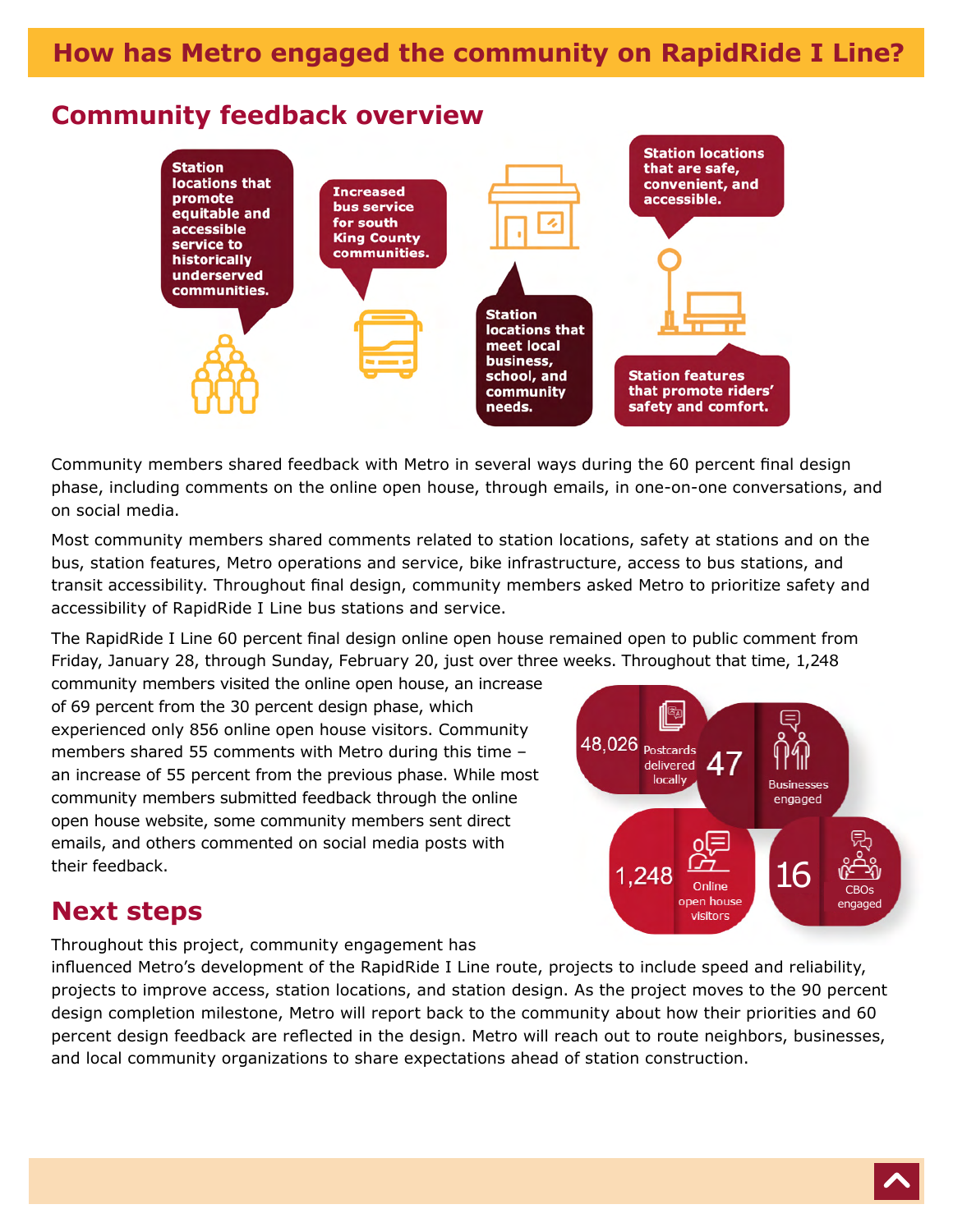### <span id="page-6-0"></span>Summary

Most community members provided comments related to station location, safety, accessibility, station features, service, and bike infrastructure. People were most vocal about station location, safety, and accessibility.

# Detailed comments

### **Station location**

#### **AUBURN**

**Please don't remove the bus stop on Auburn Ave at 1st St. for the hospital. I use this** stop as an RN going to work in the morning when it is often very dark and dangerous to be walking even further to get to work. We also use this bus stop to discharge patients and provide them with bus vouchers to travel to their final destination.

#### **KENT**

- **Thank you for changing the plan for the location of the stop at Smith and Titus in** Kent down the hill from the Senior Center. The old and new locations are an equal distance from my house, but the new location will be so much safer and easier to access. I am guessing that it will also cost less to build there. (Northbound: E Smith St and E Titus St/ Jason Ave N)
- The closest station to my place is SE 256th St. and 101st Ave SE which is around 1.25 miles, approximately a 25 min walk. This route does not consider the south Kent or Scenic Hill area where we have been seeing a lot of new residential area growth. This area does not have good public transportation availability. Please consider having at least one station near Target/Home Depot.
- **Just to be clear, these two spots are shown close together on the map, but they're** actually about three blocks apart, right? That seems a little confusing. I understand Northbound near Willis doesn't offer much space with the rock retaining wall, etc. but at least the map shown here shouldn't show the two spots so close to each other. (Northbound: Central Ave S and E Meeker St)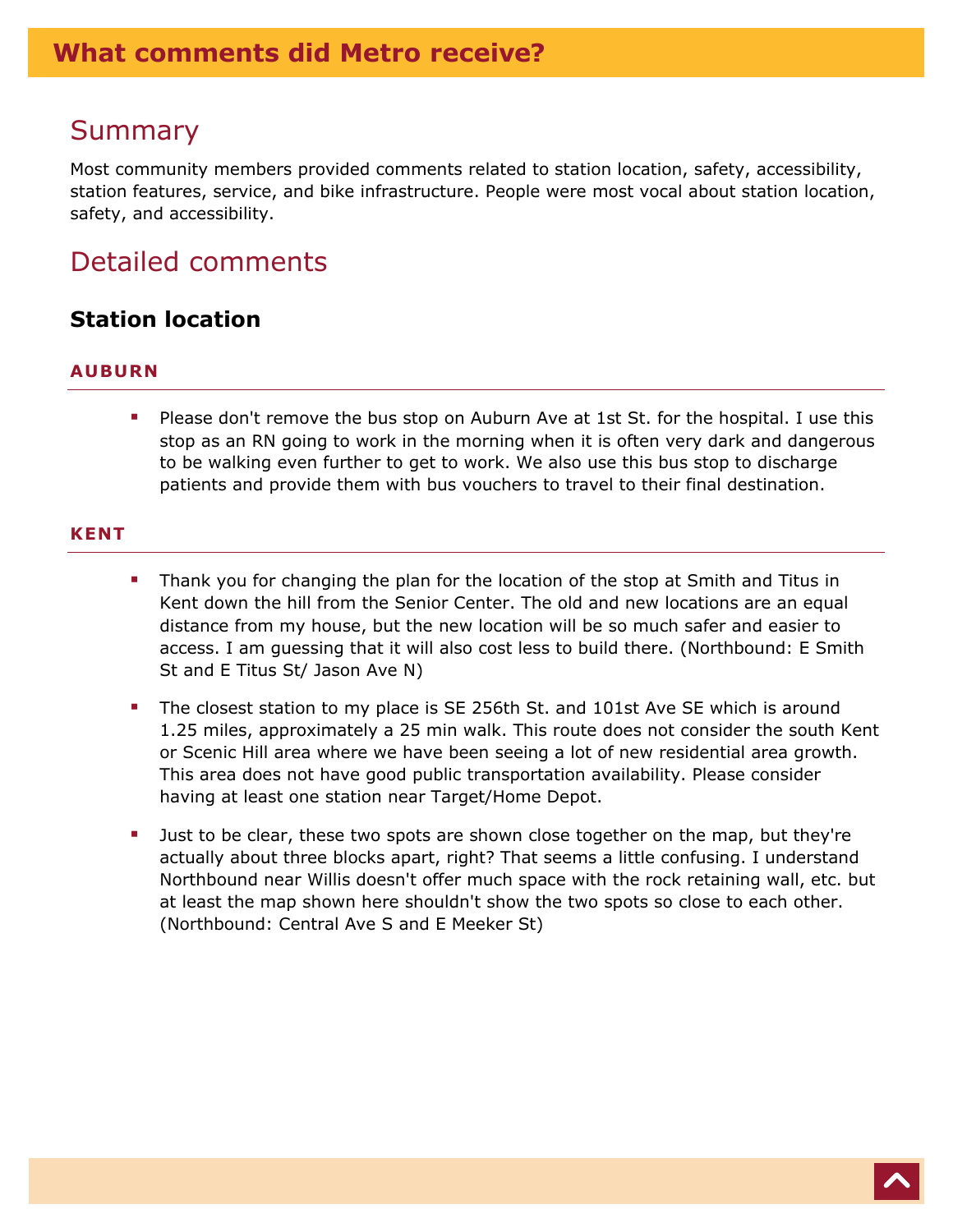- I would definitely prefer the intersection and stop between SE Carr Road and 108th Ave SE, since it serves more businesses directly and avoids multiple crossings and better connection with Petrovitsky, Benson and Carr Roads. (Southbound SE 180th St and 108th Ave SE)
- **This intersection is of concern. There are multiple reasons for this location be routed** to another location. You are planning to place an entire bus station in front of our entire business. *(All sub-comments came in one email from one individual and are primarily regarding the Southbound Central Ave S and E Willis St stop and the Central Ave S and E Meeker St stop)*
	- o The Kent Station is located blocks from Central/Willis.
	- $\circ$  We see plenty of space before Willis on the North Side, or on the Bridges Ave Corner where there is a much better option as it will not obstruct anybody's business or disrupt their operations with the nonsense that bus-stops are known for.
	- $\circ$  King County is not going to be maintaining the locations as certain areas are too scary or not worthy for them to be kept up. I'm sure in the beginning like any other place you may, but in the years to come, it will turn out like all of the other bus locations.
	- o Central/ Willis is not a high traffic area for people getting on or off buses. Even at the current locations. The bus stops only attract the wrong activities around this location. The people getting on or off are only going to the 7-11 on Central and Willis to loiter all night long and maintain their drug activities. And seeing that the police are doing nothing and cannot do anything, this is just another plant for these things to go on.
	- $\circ$  You are planning to cover the entire front of our businesses, which we have NEVER seen in life before. This is not right and is inconsiderate.
	- $\circ$  You are asking for 800+ square feet for this location. No other stop on your route appears to even require this much space. Not even across the street on the East side of Central, where there's much more space and you are not planning on placing an entire bus station in front of anyone else's business on the East side of the street.
	- $\circ$  We feel that we are black owned and operated businesses, this is just another way to either run us out, bully us out of what we have established, and act like nothing is happening. There are other options for a location close to here that will work.
	- $\circ$  Noticing on this map, it looks like you have considered moving the Willis St. station from the East side to another location. Which would be great if you would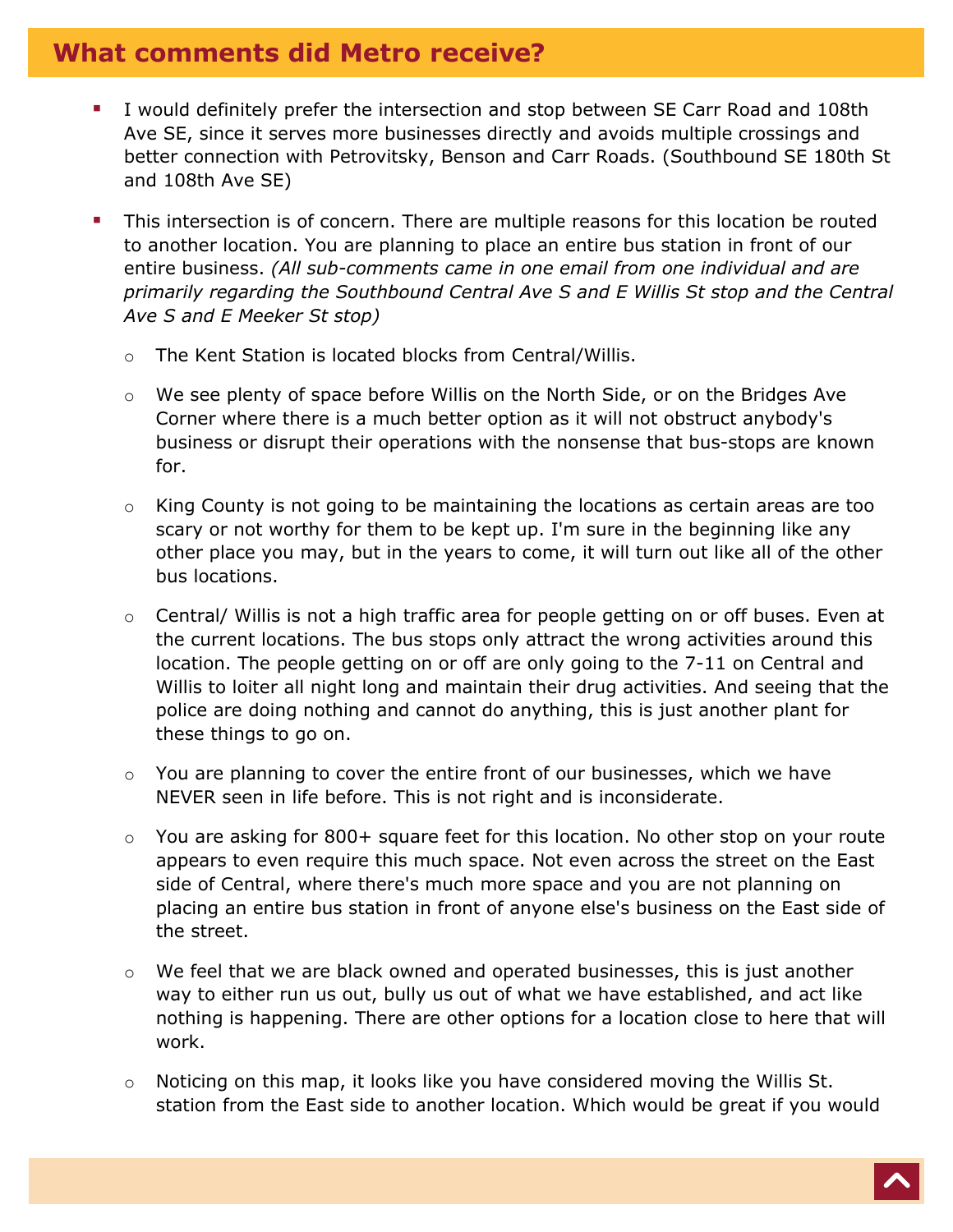also do the same for the West side and not place it directly in front of our businesses.

- $\circ$  This location is way too close to a busy intersection that has multiple accidents.
- o King County does not keep the bus stops up, as I have knowledge of several locations where they are unmaintained.
- o Getting on or off this location, there is nowhere to go, except commercial / warehouse businesses. So, we only see it as a place to hang for the drug heads, a new living place for the homeless, and other unwanted activities.
- $\circ$  Fights and drive-by shootings are known for bus stops, and we are very concerned that this is another factor as there are customers and people that may be a victim of stray bullets.
- You are asking that your bus station be butted up against our building, which there should be a rule to some sort or distance from doorways/ windows, etc. People will not only be loitering for this matter, leaning up against our building, tagging, breaking windows, which have already taken place without a bus station. We can only imagine what will happen if you are still considering.

#### **RENTON**

- I liked the original idea of not doing this intersection, rather in between Benson, Carr and Petrovitsky Road, since it serves more businesses directly and just a simple good crossing and timing, I prefer 108th Ave SE and SE Carr Road. (Northbound: SE 180th St and 108th Ave SE)
- I'm pretty sure there is a stop at 98th and Carr Rd, at PacMed. (601 S Carr Rd, Renton) There is a light there and the northbound and southbound stops are right there at the intersection. The map doesn't show if it has been, or will be, removed. Will this stop still exist? I have difficulty walking and these two stops get me to my appointments with little issue. They may not be popular stops, but they have made a world of a difference for me! (SE Carr Rd and Wells Ave S/ Mill Ave S/ 103rd Ave SE)

#### **GENERAL**

- Can you provide a map showing the locations of proposed stops?
- I like the spacing of the stops.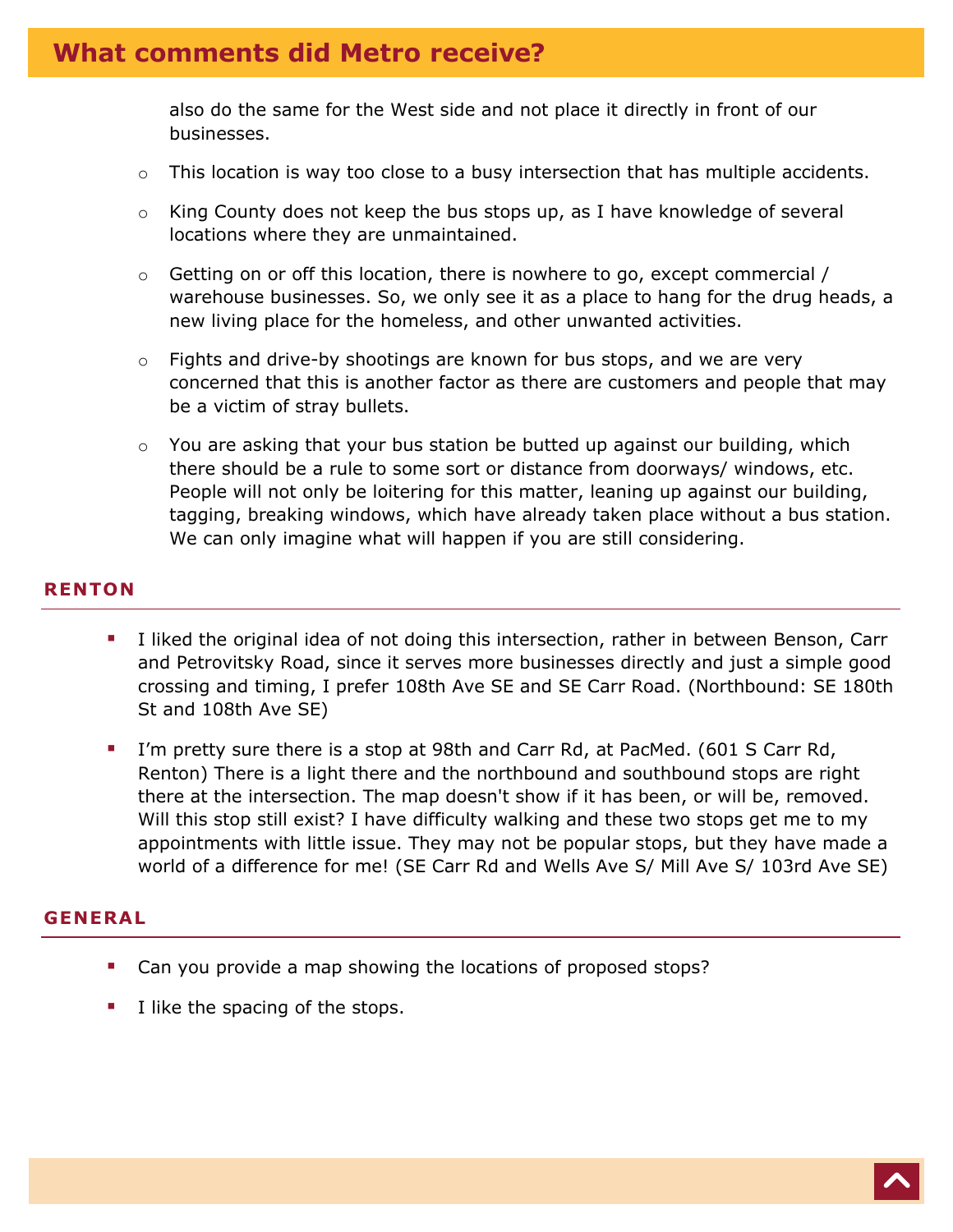### **Bus stop and on-bus safety**

#### **AUBURN**

**Safety**

**IF** Is there going to finally be a traffic light at this intersection? Many people coming from WorkSource to take RapidRide I Line southbound are not walking up to cross at the 30th St/Auburn Way NE and walking back two blocks south to the bus stop, even if there's only 20-minute headway between buses. They will continue to risk crossing four lanes with a median turn lane to catch the bus. It has been this way going back to when the 150 ran down to south Auburn; I can vouch that I have seen this same pattern at the stop since '86. (Northbound: Auburn Way N and 28th St NE)

#### **KENT**

- Getting on or off this location, there is nowhere to go, except commercial / warehouse businesses. So, we only see it as a place to hang for the drug heads, a new living place for the homeless, and other unwanted activities. (*Please note that this comment is also repeated in the Station location section for Kent*.)
- **Fights and drive-by shootings are known for bus stops, and we are very concerned** that this is another factor as there are customers and people that may be a victim of stray bullets. (*Please note that this comment is also repeated in the station location section for Kent*.)
- For years and years this place has attracted drunks. I hope you have a good glass design for when they start breaking windows. (Southbound: SE 256th St and 101st Ave SE)

#### **RENTON**

- **Many buses pass through Renton Highlands nearly empty all day and all evening.** There is too much potential for criminal elements that prey upon Seniors.
- I won't ride a bus that travels through the crime areas of Renton. I suggest you Google this question, "Is Renton safe?" Look at the answer. Renton is identified as one of the highest crime cities in Washington state.

#### **GENERAL**

King County Metro Transit doing something about the druggies on the bus would be a good start.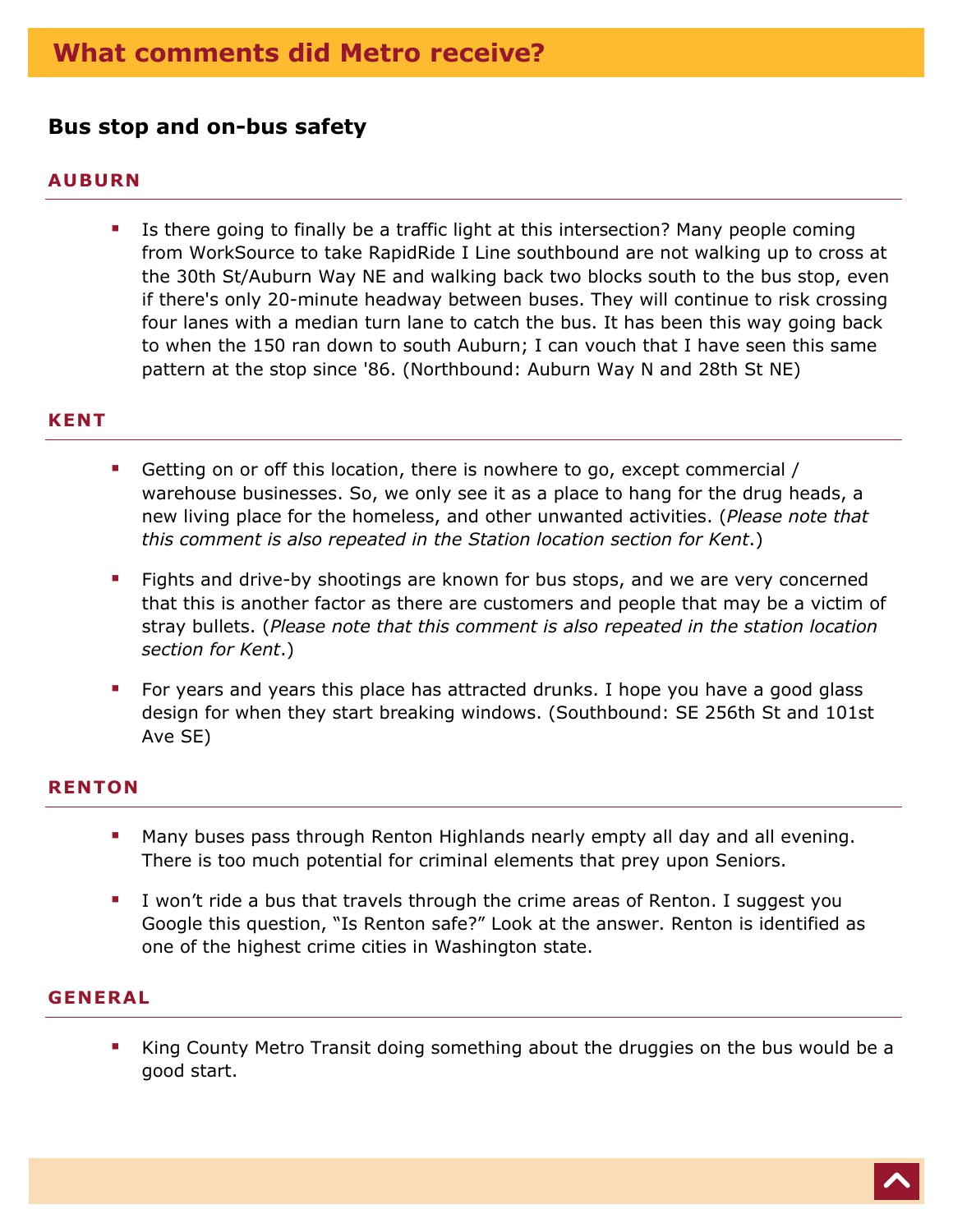- King County Metro Transit, why do you have sheriffs escorting the RapidRides now? Seems a tad dystopian don't you think? How do you feel like this contributes to our ever-closer march towards complete fascism?
- I line is going to be a new home for drug addicts and homeless shelter.

### **Construction safety**

#### **AUBURN**

No comments received

#### **KENT**

**Please provide a safe route for the kids from the school with this construction that** has ample lighting throughout. (Northbound: 108th Ave SE and SE 208th St)

#### **RENTON**

**No comments received** 

### **Accessibility**

#### **KENT**

- **192nd east of 108th has fast, heavy traffic but partial, interrupted sidewalks, making** it very dangerous to access on foot. Could you please consider putting sidewalks or at least parking bumpers on the shoulder so that pedestrians have protected paths on the full walkshed? I believe the most important part is on 192nd between 108th and 116th, but it would be also beneficial to extend west from 108th a couple blocks, and east to the Soos Creek trail entrance just after 124th, enabling a connection there (it's especially dangerous between 121st & 124th because of an incline). (Northbound 108th Ave SE and S 1)
- Some cars use 192nd as a shortcut between SR 167 and Interstate 405 and Fairwood or even Maple valley, and others prefer to drive very fast because it's straight, has few lights, and is in-between two police jurisdictions. As a result, there is often vehicle traffic well over the arterial speed limit of 40. (Northbound 108th Ave SE and S 1)
- **East of 108th, there are many new, planned, and in-progress housing communities,** as well as an elementary school. In particular, Youngs Lake Commons on 116th is affordable housing about 1/2 mile from the stop, and targeted for families, seniors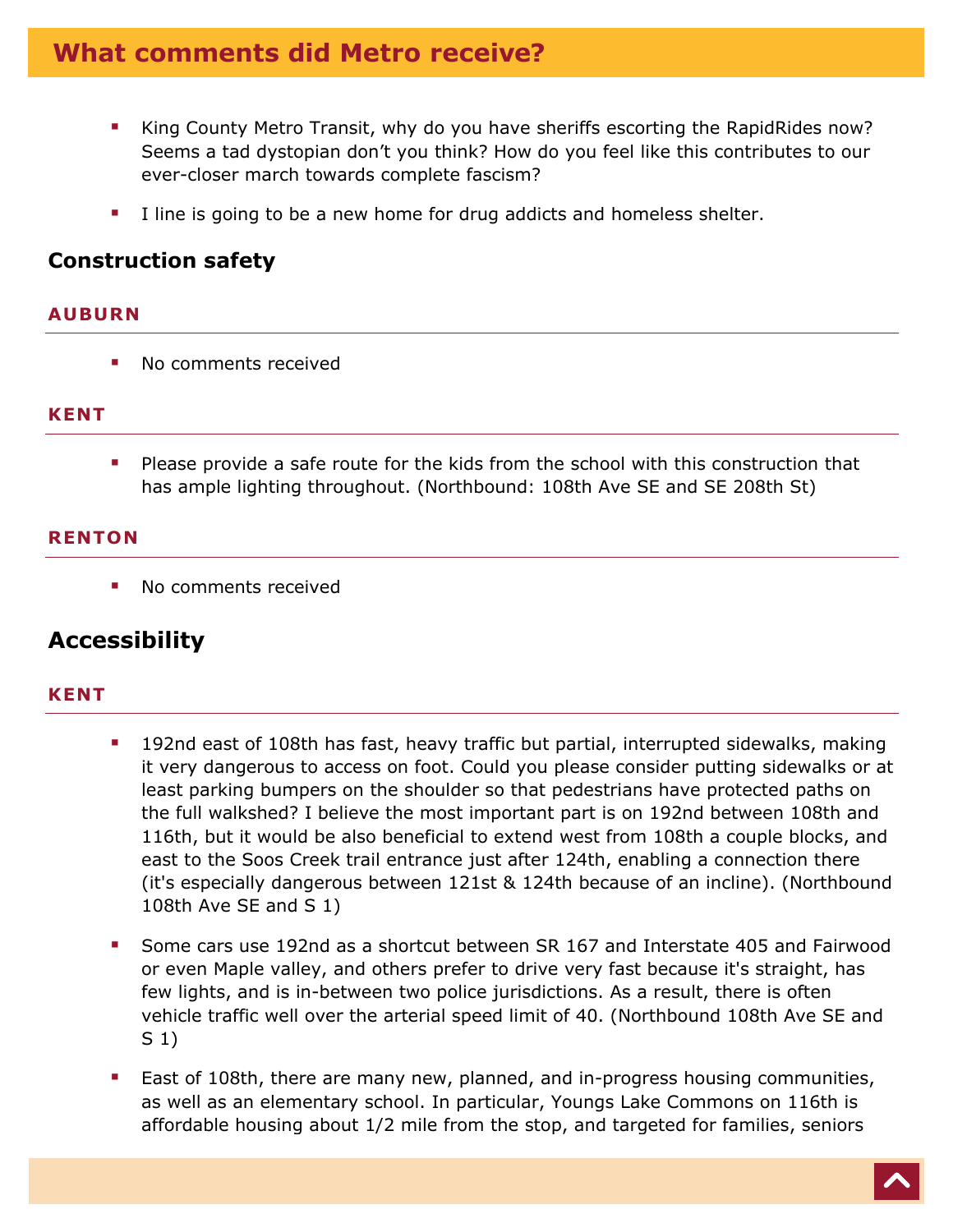age 55+, and disabled persons. Residents there are unable to access this new stop on foot without walking in traffic for several blocks on 192nd. (Northbound 108th Ave SE and  $S(1)$ 

- On 196th, the existing station (to be deleted) can be accessed on foot without walking in traffic, due to some parking bumpers being used to create a temporary sidewalk on that street. This is a great feature and should be replicated on 192nd. Thanks! (Northbound 108th Ave SE and S 1)
- Will there by a crossing signal installed at SE 224th St? (Northbound: 108th Ave SE and SE 217th St/ SE 216th St)
- I would definitely prefer the intersection and stop between SE Carr Road and 108th Ave SE, since it serves more businesses directly and avoids multiple crossings and better connection with Petrovitsky, Benson and Carr Roads. (Southbound SE 180th St and 108th Ave SE) (Please note this comment is repeated in the Station location for Kent)

#### **GENERAL**

No comments received

### **Station features**

#### **AUBURN**

• No comments received

#### **KENT**

 Something very resilient as the police and mayor have done little to get crime to be lower in this area. (Northbound: E Smith St and E Titus St/ Jason Ave N)

#### **RENTON**

• No comments received

#### **GENERAL**

 I would like to see the dollars spent on shelters that are focused on sturdiness rather than artistic value to prevent vandalism. Lighting for safety is also important. Thank you!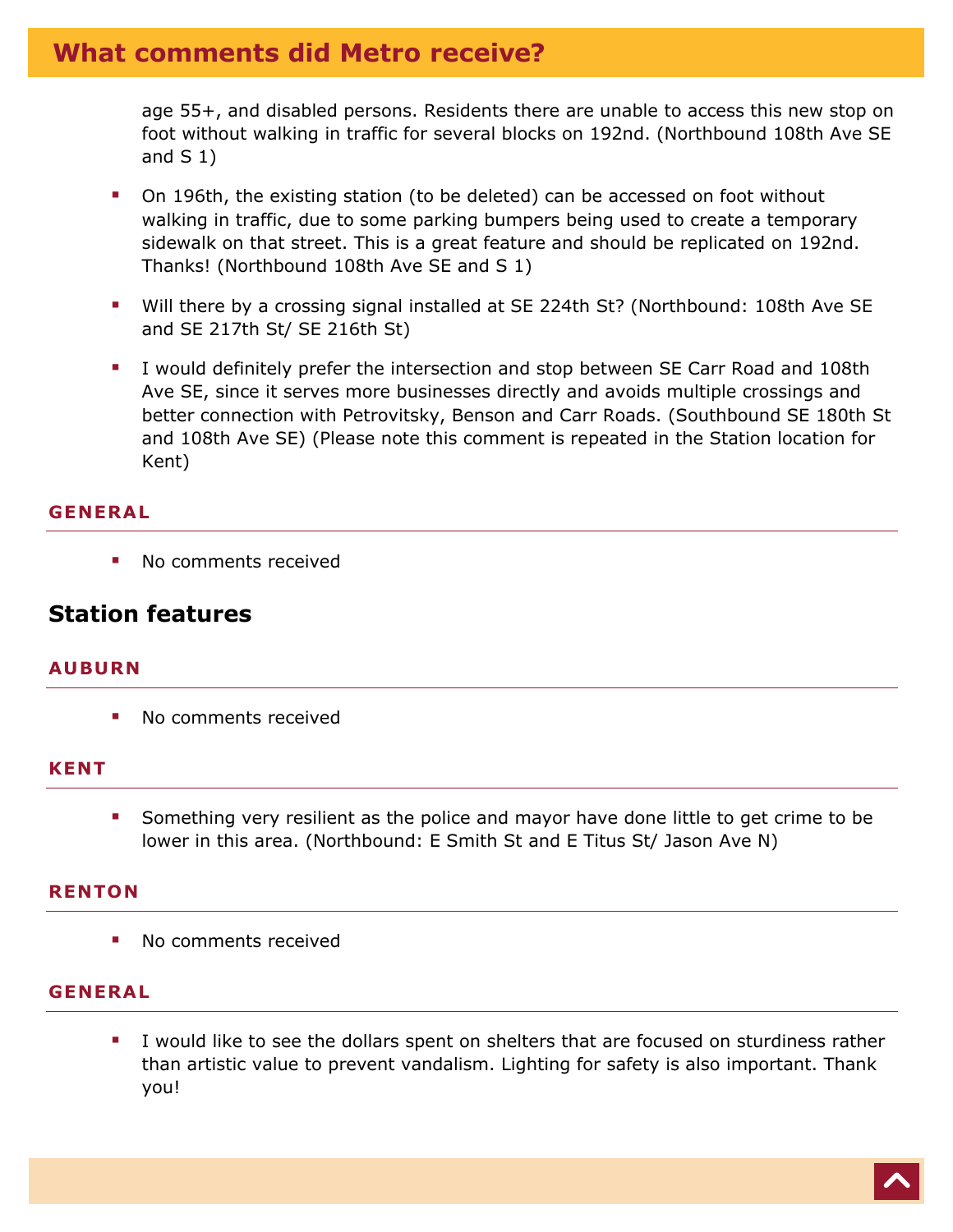### **Service**

#### **AUBURN**

■ No comments received

#### **KENT**

• No comments received

#### **RENTON**

- Why is there no bus service direct from Highlands to St. Anthony Grade School?
- Why is there no bus service directly from Highlands to Coulon Park? I have paid taxes to build Coulon Park and cant use it in the good dry warm weather because there is no place to park. Coulon is used by folks from Rainier Beach, Mercer Island, Newcastle and Bellevue. School parties for these areas are held at Coulon.\*\*
- At least one third of the citizens of Renton live in the Highlands and more are destined to reside there when new Highland's housing is completed. Highway 900 through Highlands has no bus cutouts for riders to board.
- Why is there no park access bus running to the Renton parks and Renton swimrecreational center, Coulon, Liberty Park, Park on Union, and the two Renton libraries? Also include shopping and restaurants at the landing\*\*
- Hello, I am a resident of Renton. I would like to ask why there is no RapidRide bus line from Renton to Seattle. If I want to get to downtown Seattle, the major metropolitan center in our region, my only options are 2 bumpy, relatively slow local KC Metro lines. RapidRide lines serve neighborhoods to the West and North of downtown Seattle, but not people living in the South end. I have voted repeatedly for Sound Transit because I believe in public transit, but I do not see how Sound Transit funds are helping Renton. Can you explain this to me?
- I used to live in West Valley. Does that mean we will get a proper route all of the way to Southcenter again?
- It is too difficult to go to downtown Seattle to sign up for a Senior Pass. Why can't senior bus passes be available at Renton City Hall?
- The traffic fumes on Highway 900 are intense and burn my throat when one must wait for a bus on Highway 900.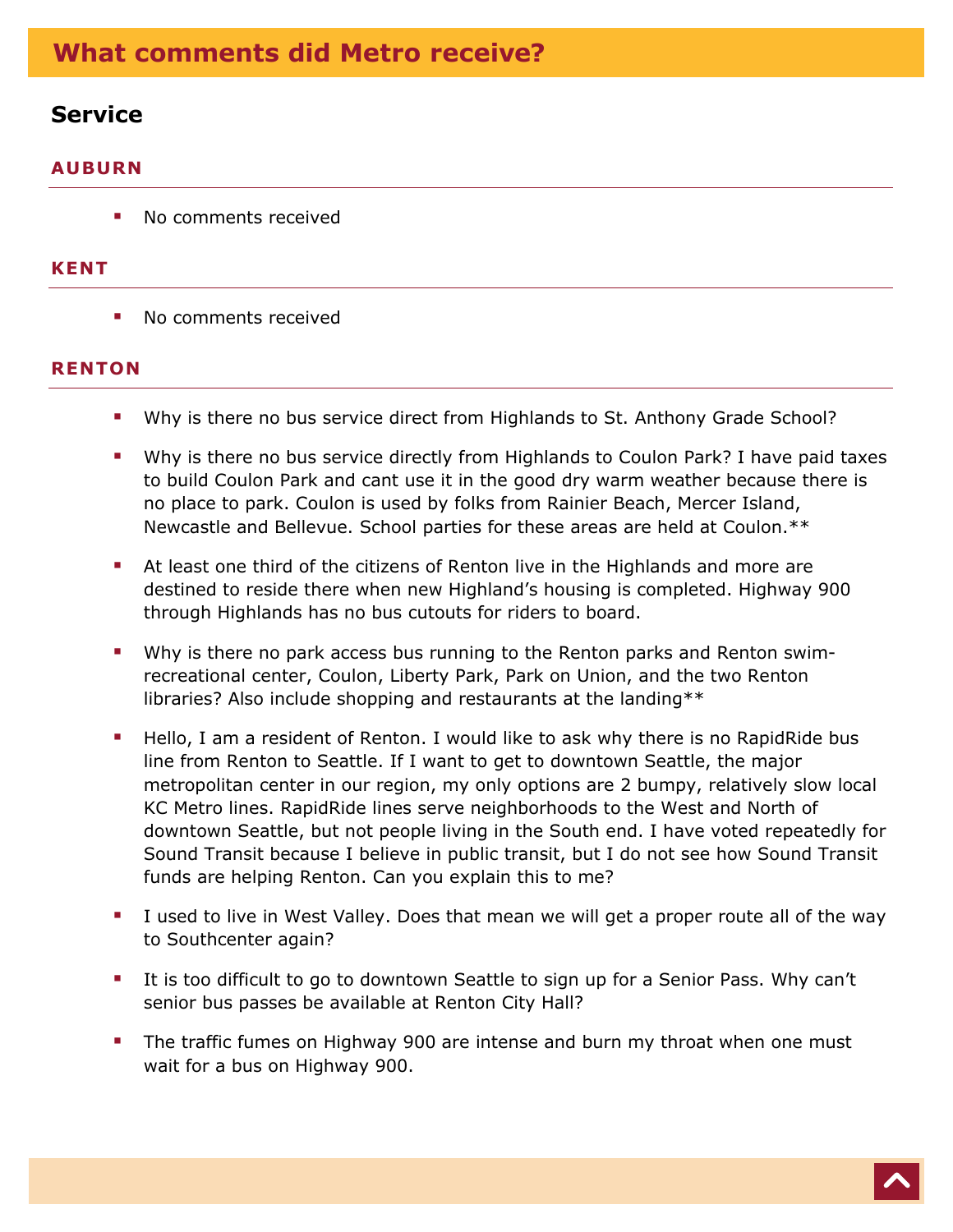- Renton pays high car tab taxes for light rail and has no light rail. All Renton citizens should get a free annual transit pass to visit the parks and shopping center because we are denied access to light rail. Renton would have had a City Council favoring rail access, but City Planners blocked such progress. Look at the rail system in Vancouver, Canada, and the easy park and ride lots and easy on and off access to the facility that runs 24 hours per day and includes the airport.
- I wish that RapidRide I Line would continue to Renton Landing, but there's another bus that will do that, so it's only a wish. (Southbound: Renton Transit Center – Transit Center)

#### **GENERAL**

- Such a fuss from making a bunch of stops. Why not just put more validators inside of the vehicles so people can stop holding the buses while paying for the rides. And stop accepting cash on the buses! Install vending machines on the bus and double the prices there. Regular riders must use the tap card!
- We feel as if we are being bullied into a situation, and you're trying to run out of the area. Which we are certain this is your ultimate goal.
- **RapidRide is of poor quality!**

### **Bike infrastructure**

#### **AUBURN**

**No comments received** 

#### **KENT**

• No comments received

#### **RENTON**

• No comments received

#### **GENERAL**

- Where are the bikes in this?
- **For all stops, it's ridiculous to configure bike lanes to go between the bus and the** stop. That sets up an inevitable and unsafe conflict between 3 different transportation